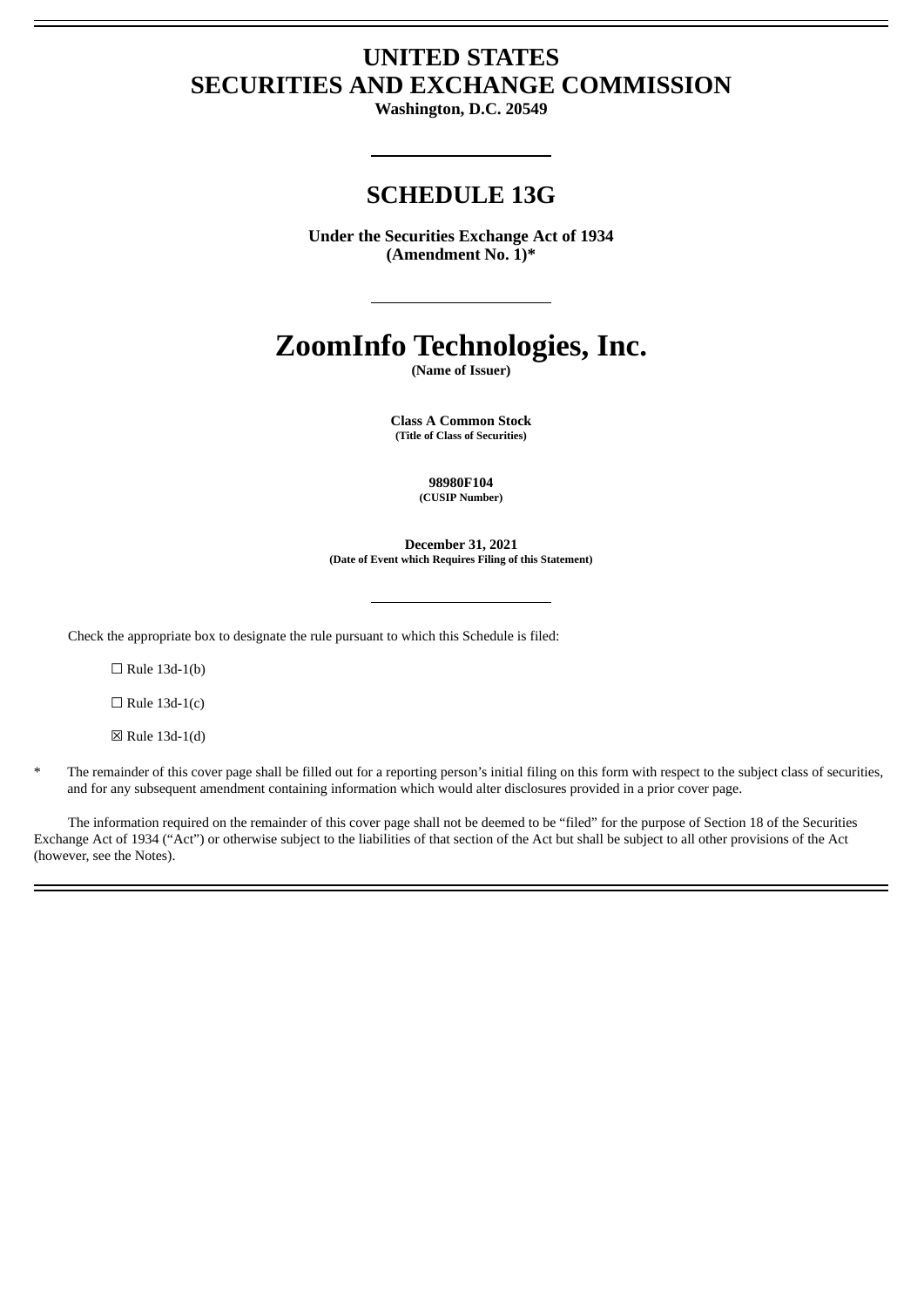CUSIP No. 98980F104

| 1.                              |                                                  |                 | NAMES OF REPORTING PERSONS                                                                      |  |  |  |
|---------------------------------|--------------------------------------------------|-----------------|-------------------------------------------------------------------------------------------------|--|--|--|
|                                 |                                                  |                 |                                                                                                 |  |  |  |
|                                 | TA XI DO AIV, L.P.                               |                 |                                                                                                 |  |  |  |
|                                 | TA XI DO AIV II, L.P.                            |                 |                                                                                                 |  |  |  |
|                                 | TA XI DO Feeder, L.P.                            |                 |                                                                                                 |  |  |  |
|                                 |                                                  |                 | TA Atlantic and Pacific VII-A, L.P.                                                             |  |  |  |
|                                 |                                                  |                 | TA AP VII-B DO Subsidiary Partnership, L.P.                                                     |  |  |  |
|                                 |                                                  |                 | TA Atlantic and Pacific VII-B, L.P.                                                             |  |  |  |
|                                 | TA Investors IV, L.P.<br>TA SDF III DO AIV, L.P. |                 |                                                                                                 |  |  |  |
|                                 | TA SDF III DO AIV II, L.P.                       |                 |                                                                                                 |  |  |  |
|                                 | TA SDF III DO Feeder, L.P.                       |                 |                                                                                                 |  |  |  |
| 2.                              |                                                  |                 |                                                                                                 |  |  |  |
|                                 |                                                  |                 | CHECK THE APPROPRIATE BOX IF A MEMBER OF A GROUP (see instructions)                             |  |  |  |
|                                 | (a) $\Box$                                       | $(b) \boxtimes$ |                                                                                                 |  |  |  |
|                                 |                                                  |                 |                                                                                                 |  |  |  |
| 3.                              | <b>SEC USE ONLY</b>                              |                 |                                                                                                 |  |  |  |
|                                 |                                                  |                 |                                                                                                 |  |  |  |
| 4.                              |                                                  |                 | CITIZENSHIP OR PLACE OF ORGANIZATION                                                            |  |  |  |
|                                 |                                                  |                 |                                                                                                 |  |  |  |
|                                 | TA XI DO AIV, L.P.                               |                 | Delaware                                                                                        |  |  |  |
|                                 | TA XI DO AIV II, L.P.                            |                 | Delaware                                                                                        |  |  |  |
|                                 | TA XI DO Feeder, L.P.                            |                 | Delaware                                                                                        |  |  |  |
|                                 |                                                  |                 | Delaware<br>TA Atlantic and Pacific VII-A, L.P.                                                 |  |  |  |
|                                 |                                                  |                 | TA AP VII-B DO Subsidiary Partnership, L.P.<br>Delaware                                         |  |  |  |
|                                 |                                                  |                 | TA Atlantic and Pacific VII-B, L.P.<br>Delaware                                                 |  |  |  |
|                                 | TA Investors IV, L.P.                            |                 | Delaware                                                                                        |  |  |  |
|                                 | TA SDF III DO AIV, L.P.                          |                 | Delaware                                                                                        |  |  |  |
|                                 | TA SDF III DO AIV II, L.P.                       |                 | Delaware                                                                                        |  |  |  |
|                                 | TA SDF III DO Feeder, L.P.                       |                 | Delaware                                                                                        |  |  |  |
|                                 |                                                  | 5.              | <b>SOLE VOTING POWER</b>                                                                        |  |  |  |
|                                 |                                                  |                 |                                                                                                 |  |  |  |
|                                 |                                                  |                 | TA XI DO AIV, L.P.<br>24,595,353                                                                |  |  |  |
|                                 |                                                  |                 | TA XI DO AIV II, L.P.<br>1,608,404                                                              |  |  |  |
|                                 |                                                  |                 | TA XI DO Feeder, L.P.<br>6,433,622                                                              |  |  |  |
|                                 |                                                  |                 | TA Atlantic and Pacific VII-A, L.P.<br>4,247,593                                                |  |  |  |
|                                 |                                                  |                 | TA AP VII-B DO Subsidiary Partnership, L.P.<br>1,443,012                                        |  |  |  |
|                                 |                                                  |                 | TA Atlantic and Pacific VII-B, L.P.<br>5,772,061                                                |  |  |  |
|                                 |                                                  |                 | TA Investors IV, L.P.<br>913,459                                                                |  |  |  |
|                                 |                                                  |                 | TA SDF III DO AIV, L.P.<br>634,937                                                              |  |  |  |
|                                 |                                                  |                 | 30,327<br>TA SDF III DO AIV II, L.P.                                                            |  |  |  |
|                                 | <b>NUMBER OF</b>                                 |                 | 121,318<br>TA SDF III DO Feeder, L.P.                                                           |  |  |  |
|                                 | <b>SHARES</b>                                    | 6.              | <b>SHARED VOTING POWER</b>                                                                      |  |  |  |
|                                 |                                                  |                 |                                                                                                 |  |  |  |
| <b>BENEFICIALLY</b><br>OWNED BY |                                                  |                 | None                                                                                            |  |  |  |
|                                 | EACH                                             | 7.              | SOLE DISPOSITIVE POWER                                                                          |  |  |  |
|                                 | <b>REPORTING</b>                                 |                 |                                                                                                 |  |  |  |
|                                 | <b>PERSON</b>                                    |                 | TA XI DO AIV, L.P.<br>24,595,353                                                                |  |  |  |
|                                 | <b>WITH</b>                                      |                 | TA XI DO AIV II, L.P.<br>1,608,404                                                              |  |  |  |
|                                 |                                                  |                 | TA XI DO Feeder, L.P.<br>6,433,622                                                              |  |  |  |
|                                 |                                                  |                 |                                                                                                 |  |  |  |
|                                 |                                                  |                 | TA Atlantic and Pacific VII-A, L.P.<br>4,247,593<br>TA AP VII-B DO Subsidiary Partnership, L.P. |  |  |  |
|                                 |                                                  |                 | 1,443,012                                                                                       |  |  |  |
|                                 |                                                  |                 | TA Atlantic and Pacific VII-B, L.P.<br>5,772,061                                                |  |  |  |
|                                 |                                                  |                 | TA Investors IV, L.P.<br>913,459                                                                |  |  |  |
|                                 |                                                  |                 | TA SDF III DO AIV, L.P.<br>634,937                                                              |  |  |  |
|                                 |                                                  |                 | 30,327<br>TA SDF III DO AIV II, L.P.                                                            |  |  |  |
|                                 |                                                  |                 | TA SDF III DO Feeder, L.P.<br>121,318                                                           |  |  |  |
|                                 |                                                  | 8.              | SHARED DISPOSITIVE POWER                                                                        |  |  |  |
|                                 |                                                  |                 |                                                                                                 |  |  |  |
|                                 |                                                  |                 | None                                                                                            |  |  |  |

13G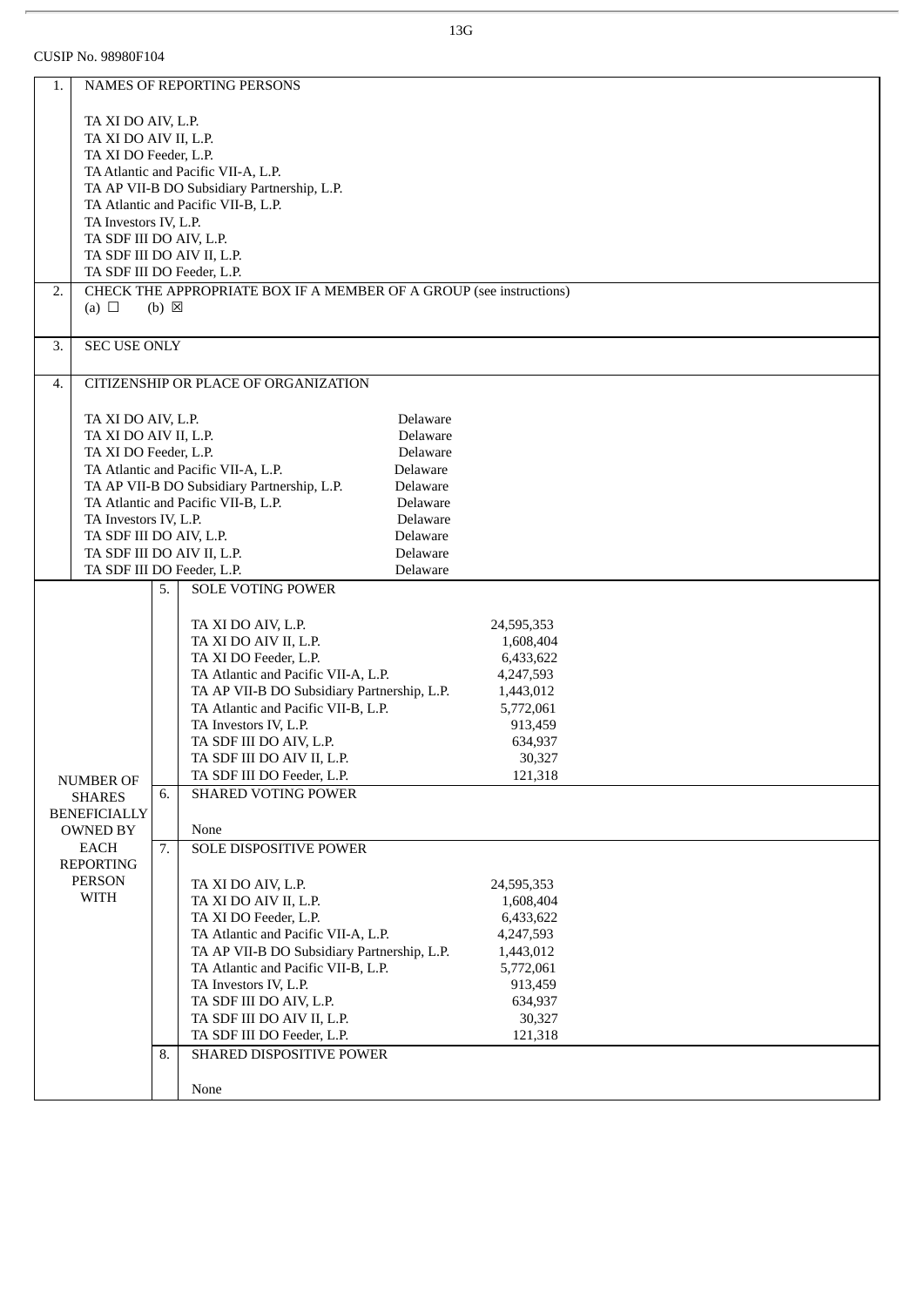| 9.  | AGGREGATE AMOUNT BENEFICIALLY OWNED BY EACH REPORTING PERSON                        |            |  |  |  |  |
|-----|-------------------------------------------------------------------------------------|------------|--|--|--|--|
|     |                                                                                     |            |  |  |  |  |
|     | TA XI DO AIV, L.P.                                                                  | 24,595,353 |  |  |  |  |
|     | TA XI DO AIV II, L.P.                                                               | 1,608,404  |  |  |  |  |
|     | TA XI DO Feeder, L.P.                                                               | 6,433,622  |  |  |  |  |
|     | TA Atlantic and Pacific VII-A, L.P.                                                 | 4,247,593  |  |  |  |  |
|     | TA AP VII-B DO Subsidiary Partnership, L.P.                                         | 1,443,012  |  |  |  |  |
|     | TA Atlantic and Pacific VII-B, L.P.                                                 | 5,772,061  |  |  |  |  |
|     | TA Investors IV, L.P.                                                               | 913,459    |  |  |  |  |
|     | TA SDF III DO AIV, L.P.                                                             | 634,937    |  |  |  |  |
|     | TA SDF III DO AIV II, L.P.                                                          | 30.327     |  |  |  |  |
|     | TA SDF III DO Feeder, L.P.                                                          | 121,318    |  |  |  |  |
| 10. | CHECK IF THE AGGREGATE AMOUNT IN ROW (9) EXCLUDES CERTAIN SHARES (see instructions) |            |  |  |  |  |
|     |                                                                                     |            |  |  |  |  |
|     | $\Box$                                                                              |            |  |  |  |  |
|     | PERCENT OF CLASS REPRESENTED BY AMOUNT IN ROW (9)                                   |            |  |  |  |  |
| 11. |                                                                                     |            |  |  |  |  |
|     |                                                                                     |            |  |  |  |  |
|     | TA XI DO AIV, L.P.                                                                  | 6.55%      |  |  |  |  |
|     | TA XI DO AIV II, L.P.                                                               | 0.43%      |  |  |  |  |
|     | TA XI DO Feeder, L.P.                                                               | 1.71%      |  |  |  |  |
|     | TA Atlantic and Pacific VII-A, L.P.                                                 | 1.13%      |  |  |  |  |
|     | TA AP VII-B DO Subsidiary Partnership, L.P.                                         | 0.38%      |  |  |  |  |
|     | TA Atlantic and Pacific VII-B, L.P.                                                 | 1.54%      |  |  |  |  |
|     | TA Investors IV, L.P.                                                               | 0.24%      |  |  |  |  |
|     | TA SDF III DO AIV, L.P.                                                             | 0.17%      |  |  |  |  |
|     | TA SDF III DO AIV II, L.P.                                                          | 0.01%      |  |  |  |  |
|     | TA SDF III DO Feeder, L.P.                                                          | 0.03%      |  |  |  |  |
|     |                                                                                     |            |  |  |  |  |
| 12. | TYPE OF REPORTING PERSON (see instructions)                                         |            |  |  |  |  |
|     | PN                                                                                  |            |  |  |  |  |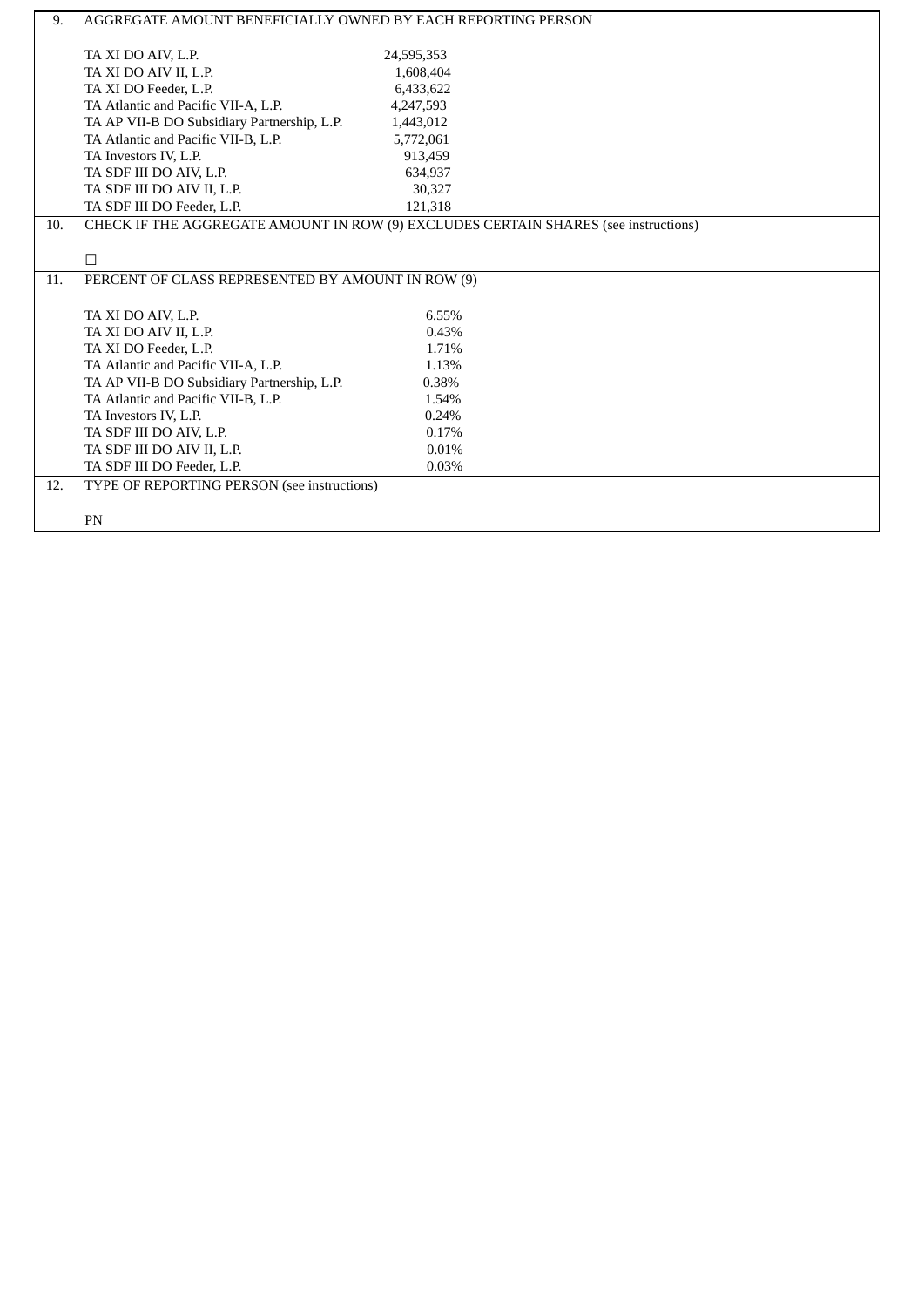#### CUSIP No. 98980F104

#### **Item 1.**

(a) Name of Issuer ZoomInfo Technologies, Inc.

(b) Address of Issuer's Principal Executive Offices 805 Broadway Street Suite 900 Vancouver WA 98660 United States of America

#### **Item 2.**

- (a) Name of Person Filing TA XI DO AIV, L.P. TA XI DO AIV II, L.P. TA XI DO Feeder, L.P. TA Atlantic and Pacific VII-A, L.P. TA AP VII-B DO Subsidiary Partnership, L.P. TA Atlantic and Pacific VII-B, L.P. TA Investors IV, L.P. TA SDF III DO AIV, L.P. TA SDF III DO AIV II, L.P. TA SDF III DO Feeder, L.P.
- (b) Address of the Principal Office or, if none, Residence c/o TA Associates, L.P. 200 Clarendon Street, 56th Floor Boston, MA 02116
- (c) Citizenship Not Applicable
- (d) Title of Class of Securities Class A Common Stock
- (e) CUSIP Number 98980F104

#### Item 3. If this statement is filed pursuant to §§240.13d-1(b) or 240.13d-2(b) or (c), check whether the person filing is a:

- (a)  $\Box$  Broker or dealer registered under section 15 of the Act (15 U.S.C. 780);
- (b)  $\Box$  Bank as defined in section 3(a)(6) of the Act (15 U.S.C. 78c);
- (c)  $\Box$  Insurance company as defined in section 3(a)(19) of the Act (15 U.S.C. 78c);
- (d) ☐ Investment company registered under section 8 of the Investment Company Act of 1940 (15 U.S.C. 80a-8);
- (e)  $\Box$  An investment adviser in accordance with §240.13d-1(b)(1)(ii)(E);
- (f)  $\Box$  An employee benefit plan or endowment fund in accordance with §240.13d-1(b)(1)(ii)(F);
- (g)  $\Box$  A parent holding company or control person in accordance with §240.13d-1(b)(1)(ii)(G);
- (h)  $\Box$  A savings associations as defined in Section 3(b) of the Federal Deposit Insurance Act (12 U.S.C. 1813);
- (i)  $\Box$  A church plan that is excluded from the definition of an investment company under section 3(c)(14) of the Investment Company Act of 1940 (15 U.S.C. 80a-3);
- (j)  $\Box$  A non-U.S. institution in accordance with §240.13d-1(b)(1)(ii)(J);
- (k)  $\Box$  Group, in accordance with §240.13d-1(b)(1)(ii)(K).

Not Applicable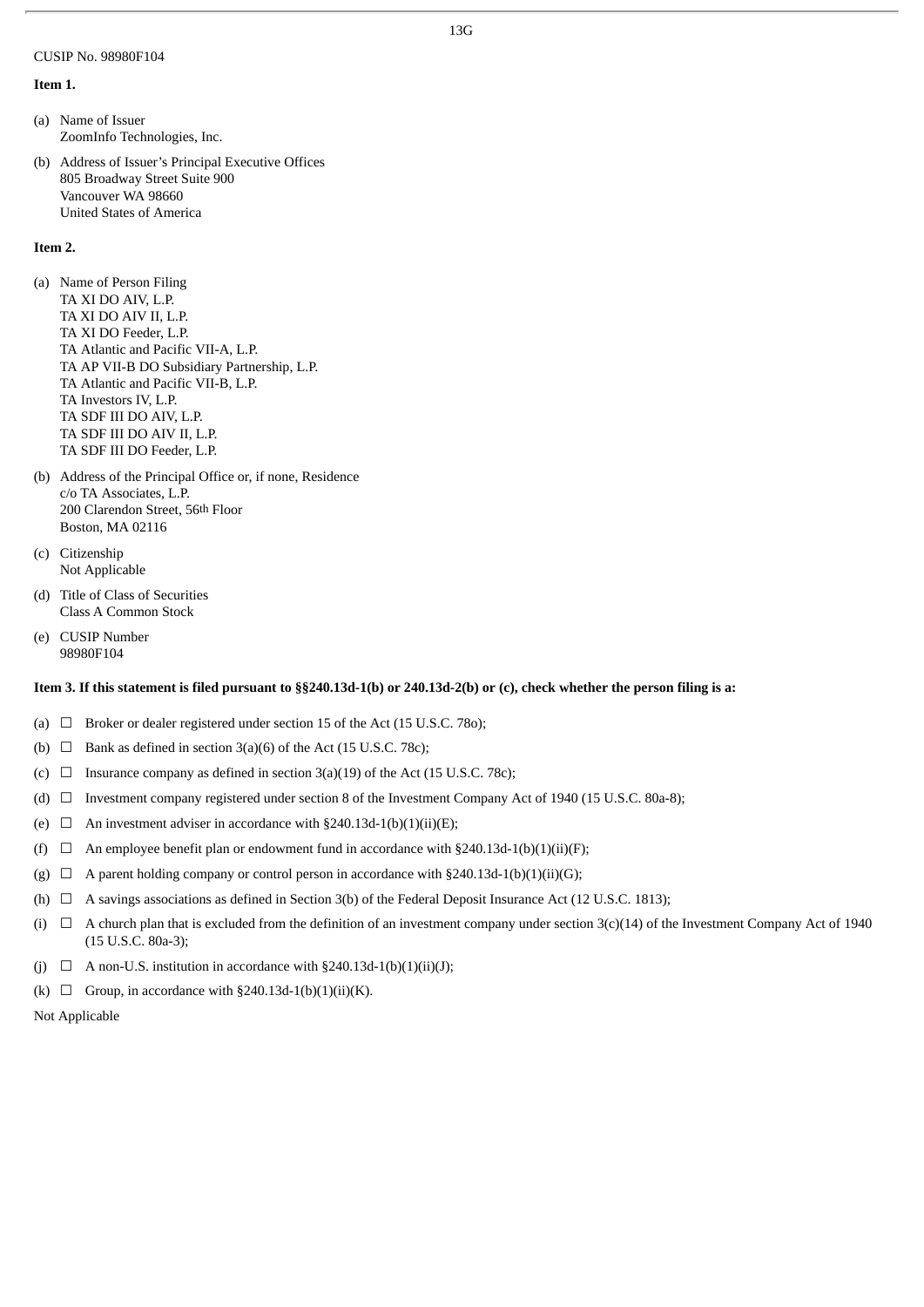#### **Item 4. Ownership.**

Provide the following information regarding the aggregate number and percentage of the class of securities of the issuer identified in Item 1.

| (a) | Amount beneficially owned:                                                                                                                                                                                                                                                                                                                                                                                         |                                                                                                                        |
|-----|--------------------------------------------------------------------------------------------------------------------------------------------------------------------------------------------------------------------------------------------------------------------------------------------------------------------------------------------------------------------------------------------------------------------|------------------------------------------------------------------------------------------------------------------------|
|     | TA XI DO AIV, L.P.<br>TA XI DO AIV II, L.P.<br>TA XI DO Feeder, L.P.<br>TA Atlantic and Pacific VII-A, L.P.<br>TA AP VII-B DO Subsidiary Partnership, L.P.<br>TA Atlantic and Pacific VII-B, L.P.<br>TA Investors IV, L.P.<br>TA SDF III DO AIV, L.P.<br>TA SDF III DO AIV II, L.P.<br>TA SDF III DO Feeder, L.P.                                                                                                  | 24,595,353<br>1,608,404<br>6,433,622<br>4,247,593<br>1,443,012<br>5,772,061<br>913,459<br>634,937<br>30,327<br>121,318 |
| (b) | Percent of class: 1<br>TA XI DO AIV, L.P.<br>TA XI DO AIV II, L.P.<br>TA XI DO Feeder, L.P.<br>TA Atlantic and Pacific VII-A, L.P.<br>TA AP VII-B DO Subsidiary Partnership, L.P.<br>TA Atlantic and Pacific VII-B, L.P.<br>TA Investors IV, L.P.<br>TA SDF III DO AIV, L.P.<br>TA SDF III DO AIV II, L.P.<br>TA SDF III DO Feeder, L.P.                                                                           | 6.55%<br>0.43%<br>1.71%<br>1.13%<br>0.38%<br>1.54%<br>0.24%<br>0.17%<br>0.01%<br>0.03%                                 |
| (c) | Number of shares as to which the person has:<br>(i) Sole power to vote or to direct the vote.<br>TA XI DO AIV, L.P.<br>TA XI DO AIV II, L.P.<br>TA XI DO Feeder, L.P.<br>TA Atlantic and Pacific VII-A, L.P.<br>TA AP VII-B DO Subsidiary Partnership, L.P.<br>TA Atlantic and Pacific VII-B, L.P.<br>TA Investors IV, L.P.<br>TA SDF III DO AIV, L.P.<br>TA SDF III DO AIV II, L.P.<br>TA SDF III DO Feeder, L.P. | 24,595,353<br>1,608,404<br>6,433,622<br>4,247,593<br>1,443,012<br>5,772,061<br>913,459<br>634,937<br>30,327<br>121,318 |
|     | (ii) Shared power to vote or to direct the vote.<br>None                                                                                                                                                                                                                                                                                                                                                           |                                                                                                                        |
|     | (iii) Sole power to dispose or to direct the disposition of.<br>TA XI DO AIV, L.P.<br>TA XI DO AIV II, L.P.<br>TA XI DO Feeder, L.P.<br>TA Atlantic and Pacific VII-A, L.P.<br>TA AP VII-B DO Subsidiary Partnership, L.P.<br>TA Atlantic and Pacific VII-B, L.P.<br>TA Investors IV, L.P.<br>TA SDF III DO AIV, L.P.<br>TA SDF III DO AIV II, L.P.<br>TA SDF III DO Feeder, L.P.                                  | 24,595,353<br>1,608,404<br>6,433,622<br>4,247,593<br>1,443,012<br>5,772,061<br>913,459<br>634,937<br>30,327<br>121,318 |

(iv) Shared power to dispose or to direct the disposition of. None

1 The ownership information presented below represents beneficial ownership of Class A Common Stock of the issuer as of the date of this filing, based upon 375,392,534 shares of Class A Common Stock outstanding as of October 25, 2021, as disclosed by the Issuer's quarterly report on Form 10-Q filed with the Securities and Exchange Commission on November 1, 2021.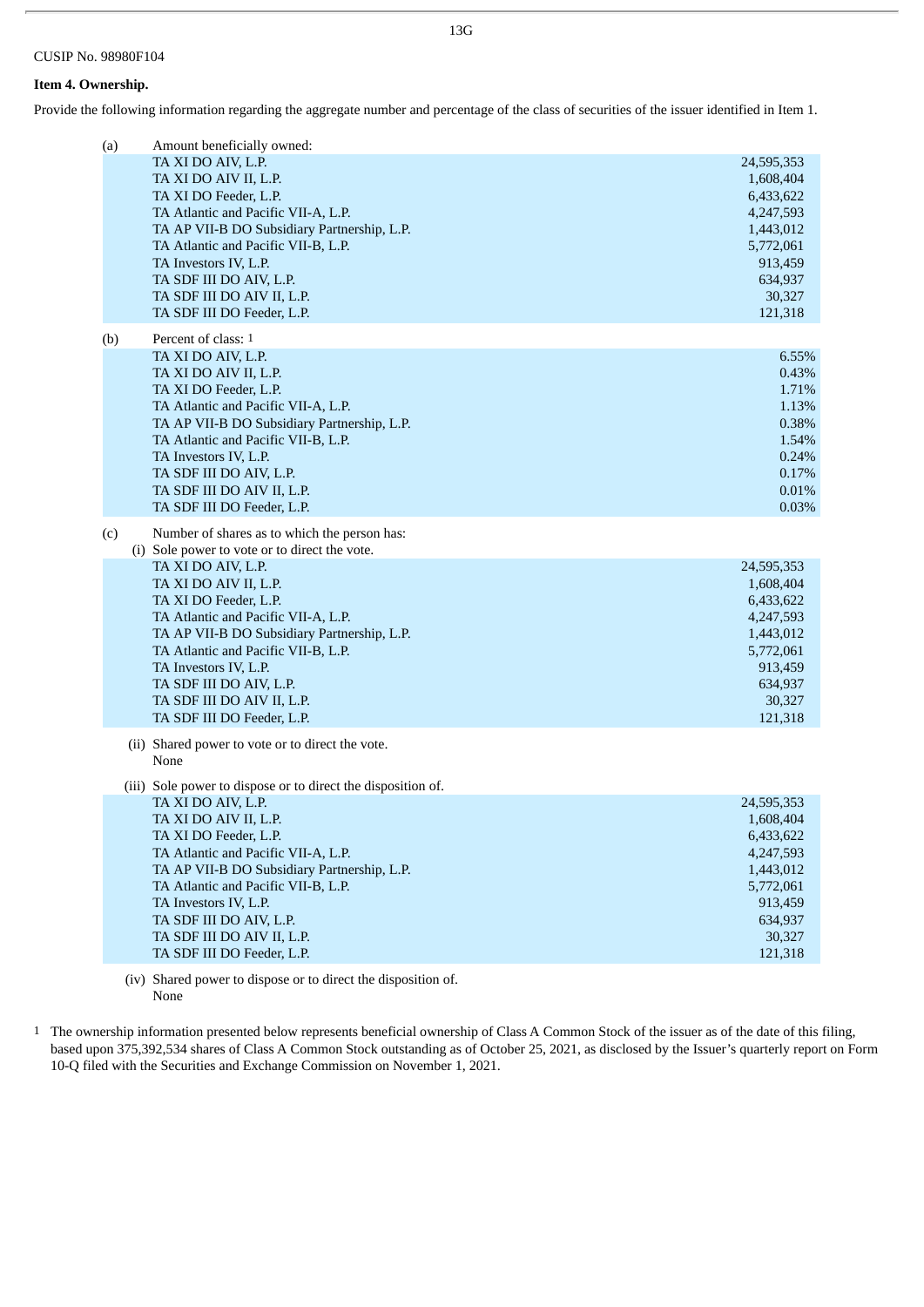#### CUSIP No. 98980F104

#### **Item 5. Ownership of Five Percent or Less of a Class.**

Not Applicable

#### **Item 6. Ownership of More than Five Percent on Behalf of Another Person.**

Not Applicable

#### Item 7. Identification and Classification of the Subsidiary Which Acquired the Security Being Reported on By the Parent Holding Company.

Not Applicable

#### **Item 8. Identification and Classification of Members of the Group.**

The Reporting Persons are a party to that certain (i) Stockholders Agreement (the "*Stockholders Agreement*") dated as of June 3, 2020, among ZoomInfo Technologies Inc. (the "*Issuer*"), the TA Stockholders (as defined therein), the Carlyle Stockholders (as defined therein) and the Founder Stockholders (as defined therein and which initially includes DO Holdings (WA), LLC, HSKB Funds, LLC, and HSKB Funds II, LLC) and (ii) the Irrevocable Proxy (the "*Irrevocable Proxy*") dated as of June 3, 2020, among the TA Stockholders, the Carlyle Stockholders, the Founder Stockholders and 22C (as defined therein, and together with the TA Stockholders, the Carlyle Stockholders and the Founder Stockholders, the "*Other Parties*").

By virtue of being a party to the Stockholders Agreement and the Proxy, each of the Reporting Persons on this Schedule 13G may be deemed to be members of a "group", as defined in Rule 13d-5 of the Securities Exchange Act of 1934, as amended, with the Other Parties. The share ownership reported for the Reporting Persons do[es] not include any securities of the Issuer owned by the Other Parties, and each of the Reporting Persons disclaim beneficial ownership of the securities beneficially owned by the Other Parties.

#### **Item 9. Notice of Dissolution of Group.**

Not Applicable

#### **Item 10. Certification.**

Not Applicable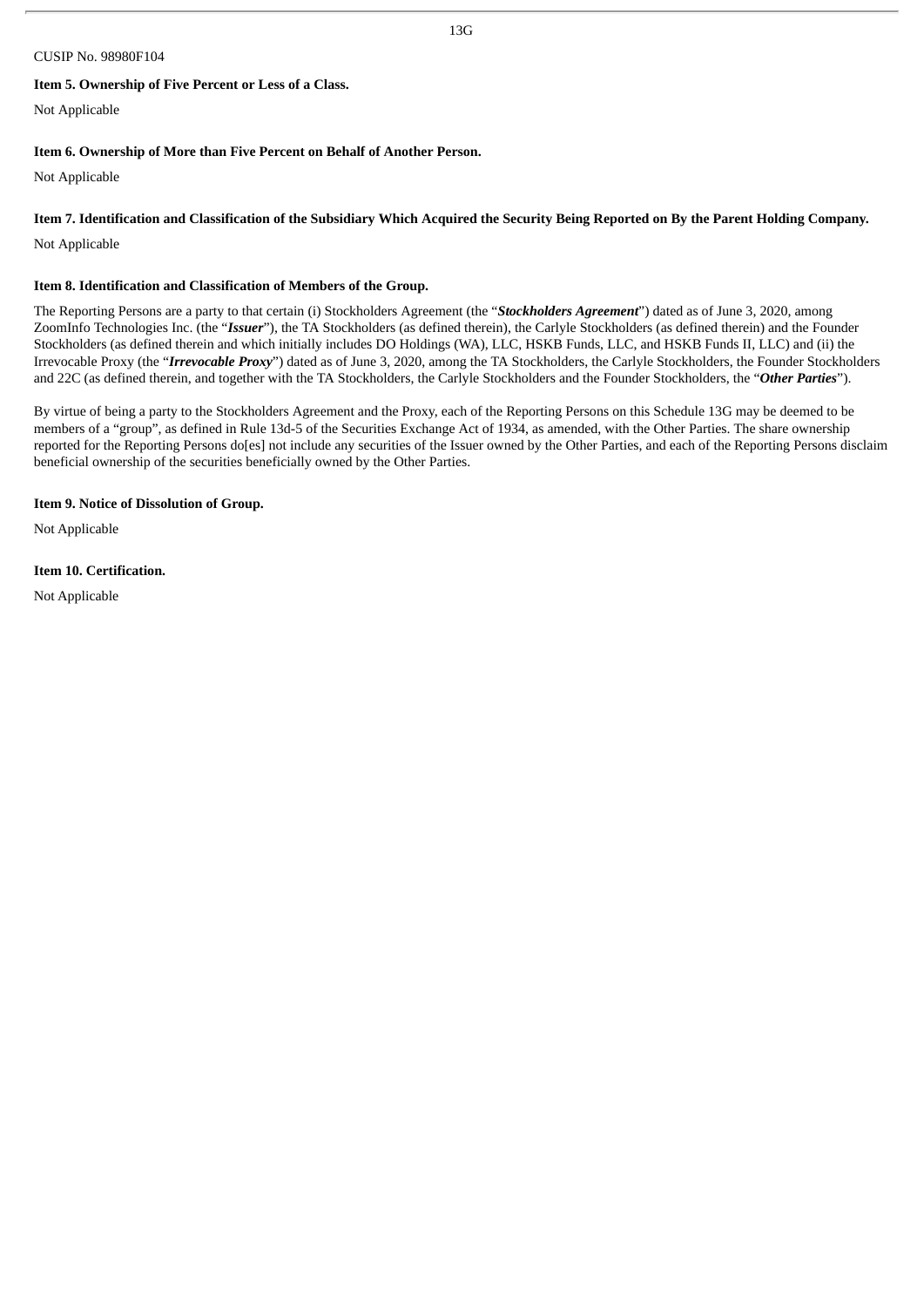#### 13G

#### **Signature**

After reasonable inquiry and to the best of my knowledge and belief, I certify that the information set forth in this statement is true, complete and correct.

#### **Agreement for Joint Filing**

TA XI DO AIV, L.P., TA XI DO AIV II, L.P., TA XI DO Feeder, L.P., TA Atlantic and Pacific VII-A, L.P., TA AP VII-B DO Subsidiary Partnership, L.P., TA Atlantic and Pacific VII-B, L.P., TA Investors IV, L.P., TA SDF III DO AIV, L.P., TA SDF III DO AIV II, L.P., and TA SDF III DO Feeder, L.P. hereby agree to submit a joint schedule 13G with the Securities and Exchange Commission concerning their beneficial ownership of ZoomInfo Technologies, Inc.

Dated: February 14, 2022

#### **TA XI DO AIV, L.P.**

- By: TA Associates XI GP, L.P., its General Partner
- By: TA Associates, L.P., its General Partner
- By: /S/ Jeffrey C. Hadden

Jeffrey C. Hadden, General Counsel

#### **TA XI DO AIV II, L.P.**

- By: TA Associates XI GP, L.P., its General Partner
- By: TA Associates, L.P., its General Partner
- By: /S/ Jeffrey C. Hadden

Jeffrey C. Hadden, General Counsel

#### **TA XI DO Feeder, L.P.**

- By: TA Associates XI GP, L.P., its General Partner
- By: TA Associates, L.P., its General Partner
- By: /S/ Jeffrey C. Hadden Jeffrey C. Hadden, General Counsel

#### **TA Atlantic and Pacific VII-A, L.P.**

- By: TA Associates AP VII GP, L.P., its General Partner
- By: TA Associates, L.P., its General Partner
- By: /S/ Jeffrey C. Hadden

Jeffrey C. Hadden, General Counsel

#### **TA AP VII-B DO Subsidiary Partnership, L.P.**

- By: TA Associates AP VII GP, L.P., its General Partner
- By: TA Associates, L.P., its General Partner
- By: /S/ Jeffrey C. Hadden Jeffrey C. Hadden, General Counsel

- **TA Atlantic and Pacific VII-B, L.P.**
- By: TA Associates AP VII GP, L.P., its General Partner
- By: TA Associates, L.P., its General Partner
- By: /S/ Jeffrey C. Hadden Jeffrey C. Hadden, General Counsel

#### **TA Investors IV, L.P.**

- By: TA Associates, L.P., its General Partner
- By: /S/ Jeffrey C. Hadden Jeffrey C. Hadden, General Counsel

#### **TA SDF III DO AIV, L.P.**

- By: TA Associates SDF III GP, L.P., its General Partner
- By: TA Associates, L.P., its General Partner
- By: /S/ Jeffrey C. Hadden Jeffrey C. Hadden, General Counsel